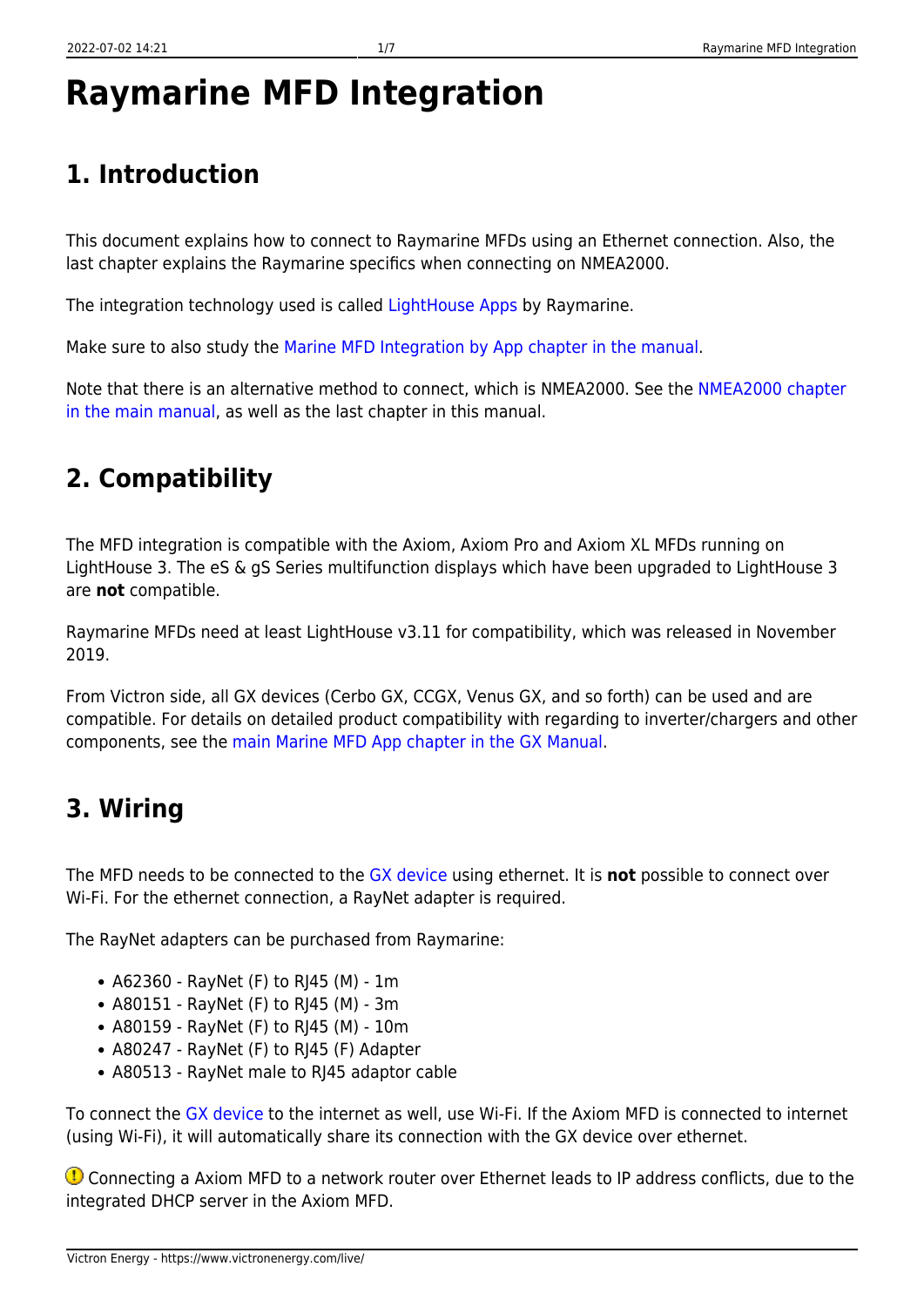**1** It is not possible to use a [GX GSM,](https://www.victronenergy.com/accessories/gx-gsm) due to the integrated DHCP server in the Axiom MFD.

### **4. Configuration**

On the Victron GX Device, go to Settings  $\rightarrow$  Services, and there enable both MQTT on LAN (SSL) and

|                                | <b>Services</b> | 10:54         |
|--------------------------------|-----------------|---------------|
| <b>Modbus TCP</b>              |                 | Disabled >    |
| MQTT on LAN (SSL)              |                 |               |
| <b>MQTT on LAN (Plaintext)</b> |                 |               |
| VRM two-way communication      |                 |               |
| CAN-bus                        |                 |               |
|                                |                 |               |
| <u>교</u> Pages                 |                 | $\equiv$ Menu |

MQTT on LAN (Plaintext).

Next, go to Menu → Settings → System Setup → Battery Measurements. And there set up what batteries you want to see on the MFD; and by what name.

|                         | <b>Marine MFD App configuration</b>       | 10:49                  |
|-------------------------|-------------------------------------------|------------------------|
| Hydraulic battery       |                                           | Visible >              |
|                         | Hydraulic battery (Auxiliary measurement) | Hidden >               |
| House battery           |                                           | Hidden >               |
| MultiPlus 48/3000/35-50 |                                           | Hidden >               |
|                         |                                           |                        |
| <b>Jul Pages</b>        |                                           | ≡ Menu                 |
| K                       | <b>Hydraulic battery</b>                  | 10:51                  |
|                         |                                           |                        |
| <b>Visible</b>          |                                           | Active battery monitor |
| Name                    |                                           | Hydraulic battery      |
|                         |                                           |                        |

No other settings, such as IP addresses or similar are required, since the Axiom MFDs have an integrated DHCP server.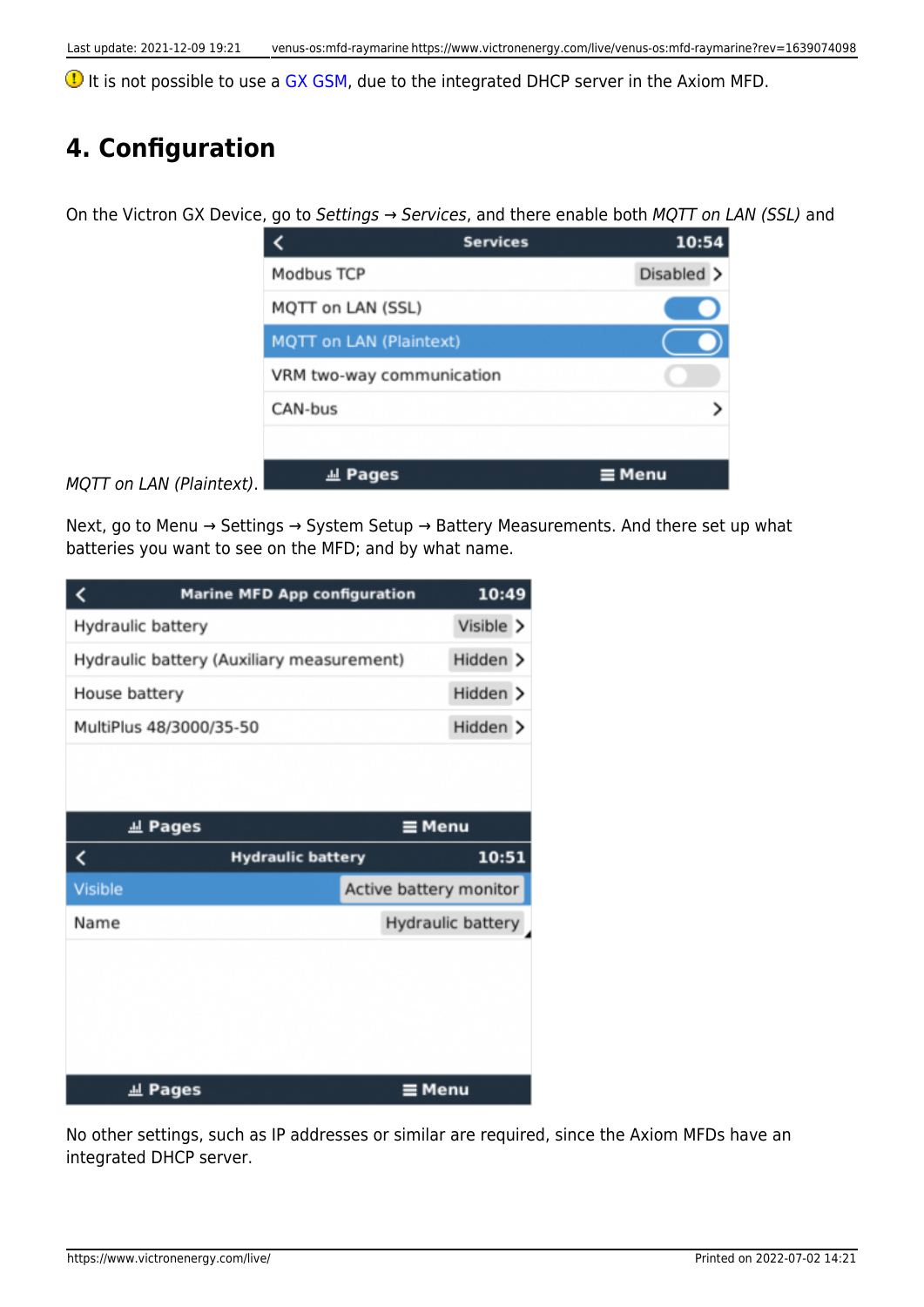# **5. Configuring Multiple Battery Measurements**

This video explains how to setup multiple battery measurements, and naming them.



**[Video](https://www.youtube-nocookie.com/embed/0Mrk5Q4izvg)**

### **6. Step by Step**

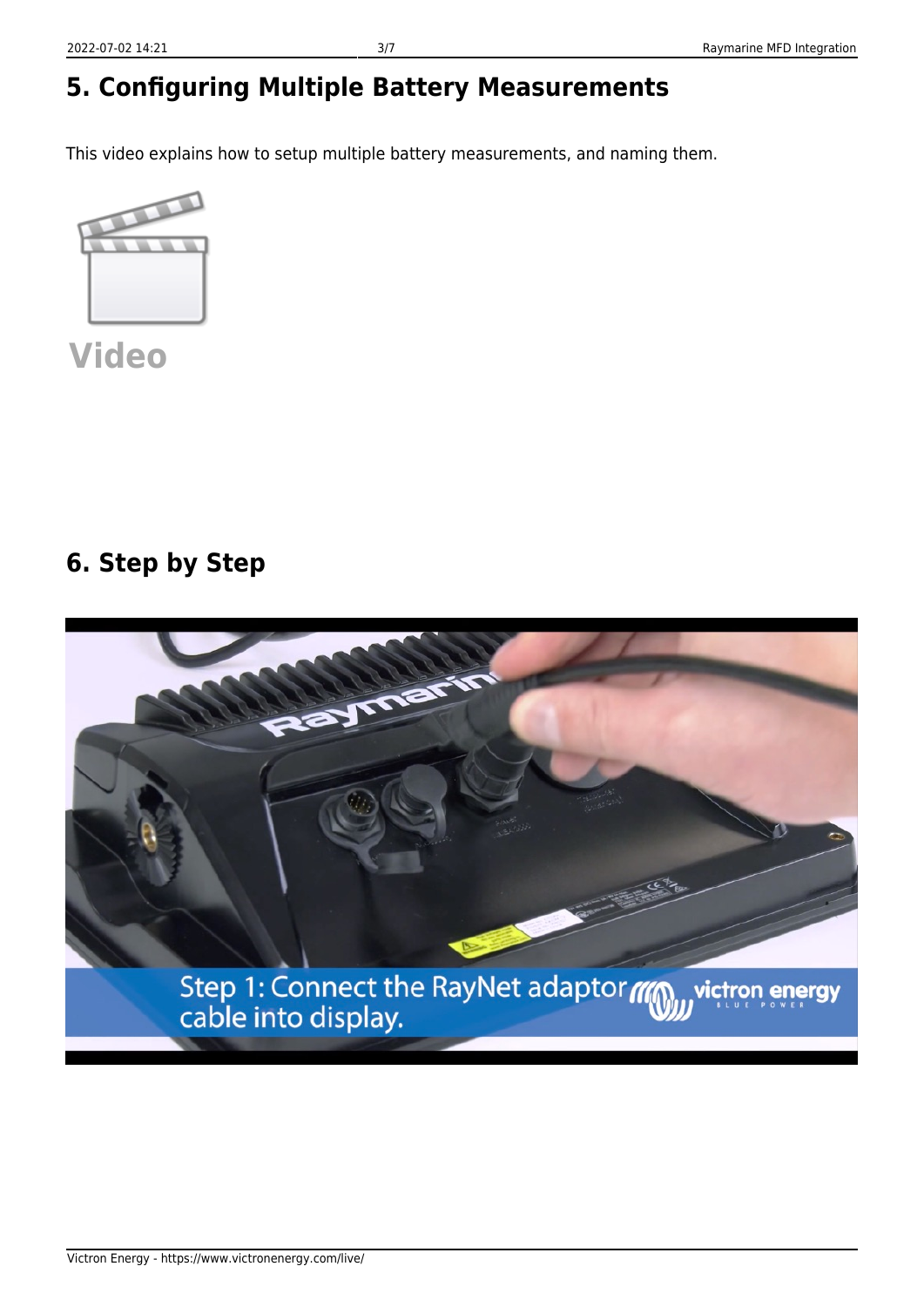



 $(0)$ )))

Then go to Apps and select the Victron *III* 

 $\frac{3}{M}$ 

logo.

victron energy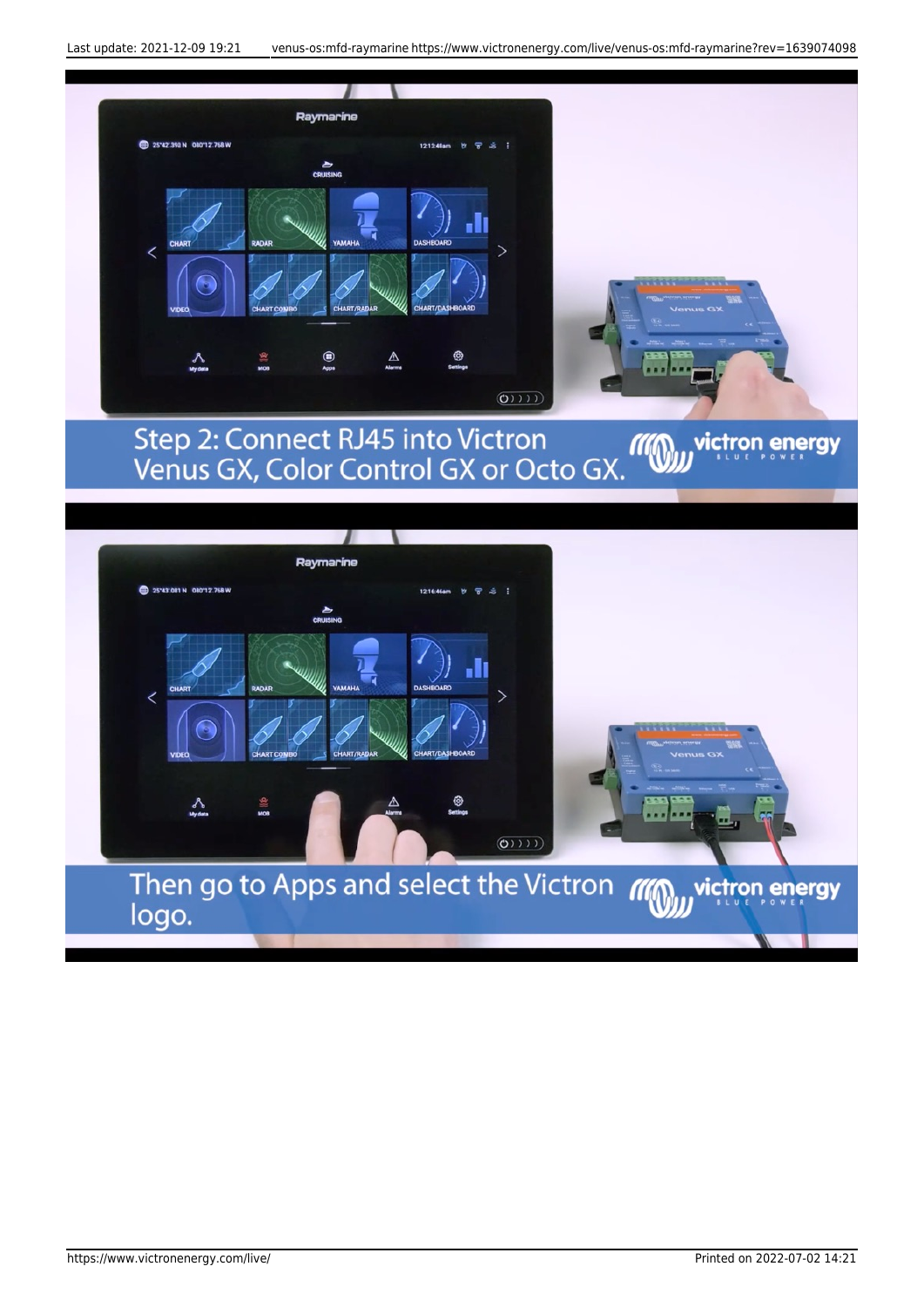

Raymarine m<sub>an</sub>viction energy DCLash 1272W **239V** 0.5A  $2520V$   $^{1000V}$  $\bullet$  ---- $\bigcirc$   $\frac{m}{230}$  $20$  in 2400  $(0)$ victron energy And... you're done!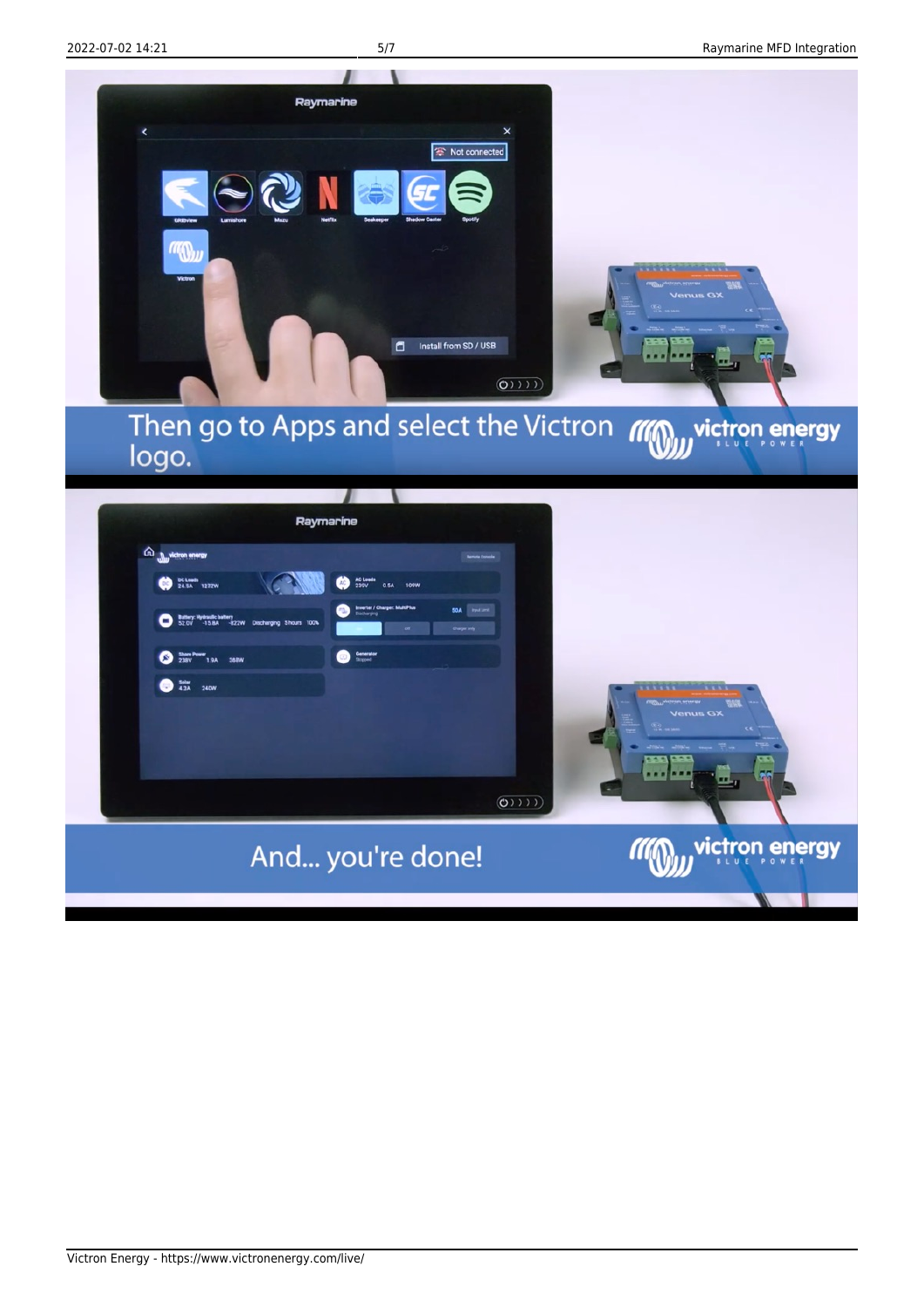

**[Video](https://www.youtube-nocookie.com/embed/dAfJy5d_vcA)**

After connecting the Ethernet cable the GX device receives an IP number (10.x.x.x) from the Axiom DHCP. If you start the Victron App on the Axiom and it shows "hardware devices not found", just restart the Axiom and see… it works!

#### **7. NMEA 2000**

Besides connecting over ethernet, a Raymarine MFD can also be connected to the Victron system using NMEA 2000. If you're new to NMEA2000 & Victron, start with reading the [NMEA 2000 & MFD](https://www.victronenergy.com/live/ve.can:nmea-2000:start) [integration guide.](https://www.victronenergy.com/live/ve.can:nmea-2000:start)

This chapter explains the specifics of NMEA2000 when connecting Victron to a Raymarine MFD.